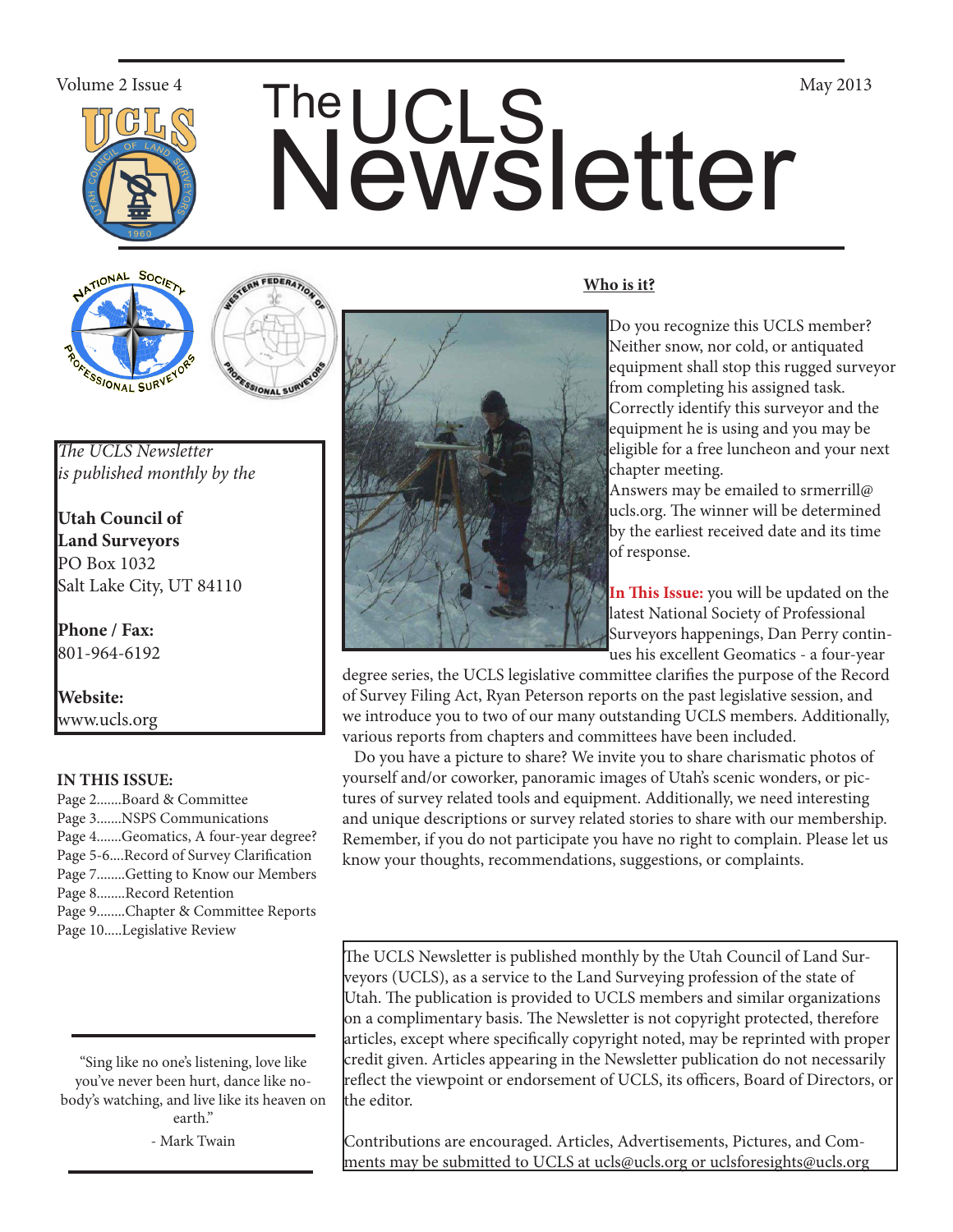Board/Committees Volume 2 Issue 4 May 2013 The UCLS *Newsletter*

#### **UCLS Executive Board 2013**

#### **State Chair**

Ernest Rowley (GS) 3648 W. 6050 S. Roy, UT 84067 (801) 399-8353 erowley@co.weber.ut.us

#### **State Chair Elect**

Kenneth Hamblin (cc) 59 N. 2120 East circle, St. George, UT 84790 (435) 673-3075 khamblin@infowest.com

#### **Past State Chair**

Brad Mortensen (SL) 3268 S. 930 W. Syracuse, UT 84075 (801) 882-6385 btmort@earthlink.net

#### **NSPS Governor**

Steven Keisel (SL) 604 S. Blossom Circle Fruit Heights, UT 84037 (801) 468-2043 skeisel@slco.org

#### **West Fed Representative**

Michael W. Nadeau (SL) 5226 W. Ashland Rose Dr. Herriman, UT 84065 (801) 569-1315 mikenadeau.ucls@gmail.com

#### **Book Cliffs Chapter President**

Jerry Allred PO Box 605 Duchesne, UT 84021 (435) 738-5352 jdallred@ubtanet.com

#### **Book Cliffs Chapter Representative**

David Kay 85 S. 200 E. Vernal, UT 84078 (435) 789-1017 dkay@uintahgroup.com

#### **Color Country President**

Scott P. Woolsey 43 S. 100 E. Suite 100 St. George, UT 84770 (435) 628-6500 scottwoolsey@alphaengineering.com **Color Country Chapter Representative** Roger Bundy 257 Prickley Pear Drive Washington, UT 84780 (435) 673-2918 rbsurveying@infowest.com

**Utah Council of Land Surveyors Executive Board and Committees**

#### **Golden Spike President**

David K. Balling 198 E. Shadowbrook Lane Kaysville, UT 84037 (801) 295-7237 dkballing@msn.com

**Golden Spike Chapter Representative** Val Schultz 2096 W. 5750 S. Roy, UT 84067

(801) 399-8018 vschultz@co.weber.ut.us

#### **Salt Lake Chapter President**

David Mortensen 231 W. 800 S. Ste A Salt Lake City, UT 84101 (801) 363-5605 dtmprod72@gmail.com

#### **Salt Lake Chapter Representative** Dale Robinson 12227 S. Business Park Dr., #220 Draper, UT 84020 (801) 523-0100 drobinson@sunrise-eng.com

#### **Timpanogos President**

Dennis P. Carlisle 867 S. Anna Ekins Lane Genola, UT 84655 (801) 955-8144 dennis@focusutah.com

**Timpanogos Chapter Representative** Jim Kaiserman 1020 Sage Circle Heber City, UT 84032 (435) 657-3222 jkaiserman@co.wasatch.ut.us

#### **Administrative Secretary**

Susan Merrill PO Box 1032 Salt Lake City, UT 84110 (801) 964-6192 srmerrill@ucls.org

**Chapter Vice Presidents: Book Cliffs** John R. Slaugh jrs@timberlinels.com **Color Country** J. Curt Neilson ncurt@cedarcity.org **Golden Spike** Chris B. Balling chris.balling@guestar.com **Salt Lake** Joe D. Richardson rsinc2002@hotmail.com **Timpanogos** Kevin Bishop kevin.oakhills@gmail.com

#### **Chapter Secretary/Treasurer**

**Book Cliffs** Arneldon T. Davis ndavis@sbtnet.com **Color Country** Todd Jacobsen todd.jacobsen@sgcity.org **Golden Spike** Travis Gower gwlsurvey@gmail.com **Salt Lake** Darlene Jeffreys ostaja@me.com **Timpanogos** Chad Poulsen chad@lei-eng.com

#### **Committees & Committee Chairs**

**Legislation** Doug Kinsman dkinsman@co.tooele.ut.us **Education** Dan Perry perrydl@uvu.edu **Publication** Steve Keisel Keith Russell svkeisel@gmail.com keith@ensignutah.com **Standards & Ethics** Matt Clark mountainlands@xmission.com **Membership** Unfilled

**Public Relations** Trent Williams bluefishsud@gmail.com Testing Darryl Fenn dfenn@merid-eng.com **Workshop & Convention** James Olschewski Scott Woolsey jolschewski@utah.gov scottwoolsey@alphaengineering.com Historical K. Greg Hansen gregh@haies.net **Construction Survey** Lance Greer lgreer@wwclyde.net Russell Flint russ@flintutah.com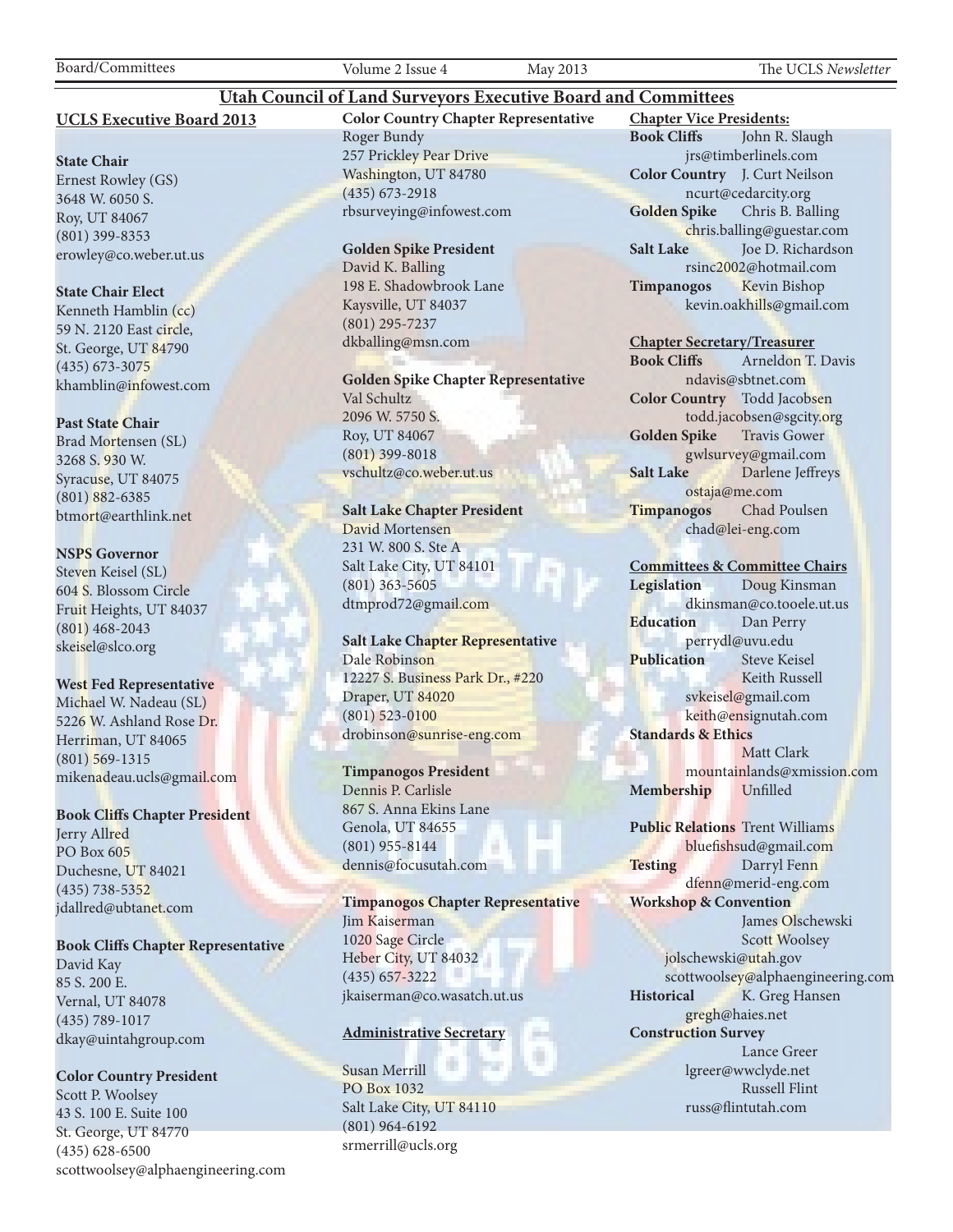#### **National Society of Professional Surveyors**

#### **For Immediate Release**

#### **NSPS Spring Meetings April 12-14, 2013 NSPS Membership Grows; Communications & Legislative Affairs Programs Launched**

The six-month-old national campaign by the National Society of Professional Surveyors (NSPS) to include every licensed surveyor in the United States among its membership is exceeding all expectations, with 22 state societies on board.

 "This is truly exciting," exclaimed incoming NSPS President Lamar Evers, PSM. "We've already grown from under 3,000 members to well over 10,000 in this short amount of time, and I expect the other state societies to join in this effort to create a powerful national voice, with strong grassroots support, for professional surveyors."

 In addition to the NSPS leadership, about 10 Executive Directors and representatives from 48 state societies and the District of Columbia were in attendance. The overwhelming consensus was that NSPS has begun to turn the corner on an era of activism and a positive new image for the organization and surveyors as a whole. "We are thrilled with the start to this program" remarked NSPS Executive Director Curt Sumner.

 Presentations by principals of the newly contracted communications company (Flatdog Media) and legislative affairs consultant (John M. Palatiello & Associates) highlighted the meeting.

 "I hope that five or ten years from now we will be able to say we were there at the spring meeting in 2013 that served as the turning point for this proud profession," said Flatdog Media President Neil Sandler. He outlined a communications effort that will embrace social media tools, a newly created blog, and print and e-editions of a monthly newsletter dubbed *Dual Frequency,* to open lines of communications between members of NSPS and leaders of the national organization, as well as providing a strong national voice for the profession.

John Palatiello outlined a legislative affairs program that will:

- serve as the voice, as well as the "eyes and ears of the surveying profession in Washington;"
- keep NSPS members informed of policy issues affecting the profession;
- create business opportunities for surveyors, and
- enhance the professional image of surveyors.

 Palatiello also conducted a highly interactive open-forum strategic planning session designed to have everyone in attendance work towards a "common cause solution." Participants helped identify strengths and weaknesses of NSPS and the profession of surveying, as well as opportunities and threats to the organization and the profession. Following a compilation of the comments, a strategic plan will be created for review and approval by the board and NSPS membership.

More information on NSPS's Strategic Plan will be forthcoming.

 FIG President CheeHai Teo addressed the NSPS spring meeting. He said that while these are exciting times for surveyors worldwide, surveyors in many other parts of the world are also being challenged to carve out their roles. The continuing evolution of the role of the surveyor is being defined and redefined in every quarter of the planet. But professional surveyors can have a huge impact in the improved sustainability of the planet, and the definition of land rights as third world nations redefine their laws with regards to land ownership.

 During the NSPS general membership meeting which preceded the strategic planning exercise, NSPS approved a variety of bylaws changes associated with the 100% joint membership program, and the 2013 NSPS officers and directors were installed.

 The NSPS Board of Governors met immediately after the strategic planning session. A report on this meeting will be available soon. The first day of the three-day Spring Business meetings features a variety of Committee meetings and a well-attended State Society Executives Forum. More than 20 NSPS governors and officers engaged in discussions with the state executives about the excitement, opportunities, and anxieties associated with the new joint membership program.

 On the last day of the meetings the NSPS Board of Directors met in its new configuration which included Directors representing each of the 22 state societies that have signed the Memorandum of Understanding for the joint membership program. Outgoing President Bob Dahn presented a certificate of appreciation to each of the 22 new directors. Photos of each of these presentations can be viewed on the NSPS Facebook.

For more information contact: Trish Milburn, NSPS, at trisha.milburn@nsps.us.com; phone 240-439-4615, ext. 105

#### **NSPS ALTA/ACSM Committee Chair Speaks on Express Map Issue**

 In response to multiple comments from around the country related to the use of Express Map, Gary Kent has written an article addressing the concerns expressed. To read the article published in *The American Surveyor,* visit http://www.amerisurv.com/content/ view/11300/153/

NSPS will continue to monitor the situation, and solicit further input from surveyors.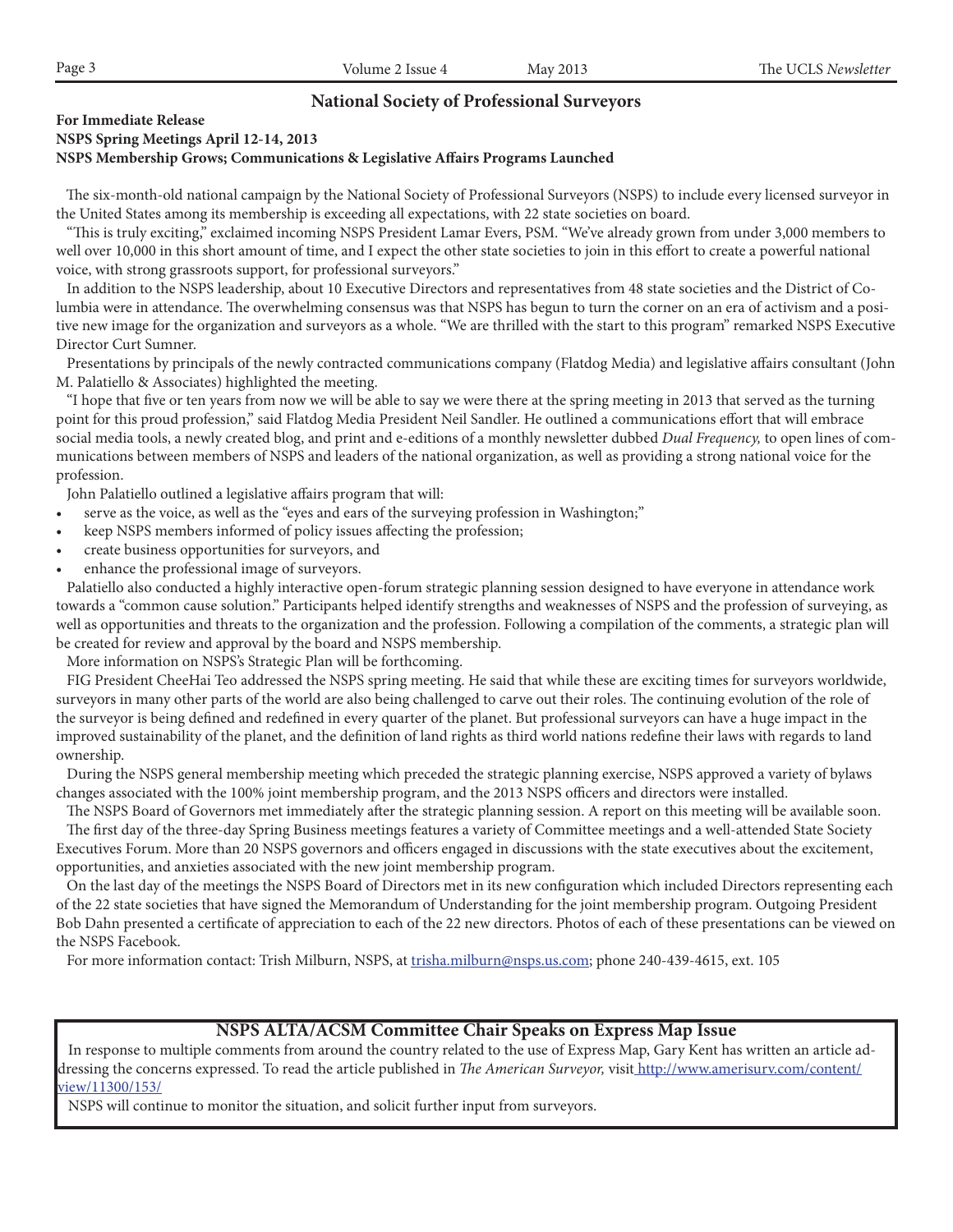|  | Page | 0.0110<br>æ<br>п.<br>- ISSHt. | $\Omega$<br>$\Lambda/\Lambda$<br>$\sim$ $\sim$ $\sim$ | <br><b>SLELLE</b> |
|--|------|-------------------------------|-------------------------------------------------------|-------------------|
|--|------|-------------------------------|-------------------------------------------------------|-------------------|

#### **Geomatics - a Four-Year Degree? - Part 3**

-Dan Perry

 This article is the third and final article because I decide to combine the last two parts into one. One of the key elements of the UVU Geomatics Program is to provide a unique higher education experience to a person seeking to expand their knowledge horizon regarding Geomatics.

 What does the term Geomatics encompass? Recognizing that Geomatics is a relatively new term here in the United States is seems appropriate to include what other fully developed countries like Australia/New Zealand, the entire European Union of countries, etc. in a more expanded view. Geomatics in these countries has for many years meant surveying and mapping, geospatial measurement and analysis, and geospatial and measurement sciences. Surveying having to do specially with boundaries and boundary control which is more like the "traditional" view of Land Surveying in this country. The Geomatics Program at UVU has always had the purpose of the expanded, world view of Geomatics not only surveying. This is not meant to reduce the value and critical contribution of land surveyors and/or the purpose of Land Surveying. The use of the term Geomatics provides a place for the "traditional" surveyor but also looks to the future of surveying which encompasses much of geospatial science in its many forms.

 Unfortunately, we as surveyors are no longer the controllers of ALL measurement of the earth and probably never will be again. In fact, we are losing control very quickly-there must be a play on words there somewhere! Some of this is our own fault and some of it is the shear speed at which the technology is coming upon us and the world of geospatial science. If we are to "stay up" with all the possibilities for our profession it would be a full-time job to do so as I am sure many of you realize. While this is hardly practical to take on ALL the new information and technology it seems prudent to at least embrace some realistic amount that you can understand, verify, and feel comfortable using on a week to week basis. To you this may mean really understanding and using GPS correctly and for the purpose it was intended given its advantages and disadvantages. To another it may mean GIS, 3D Laser Scanners, Airborne LIDAR, Mobile LIDAR, UAV's and so forth or somewhere in-between. The issue in making such a decision as to what level you want to embrace future technology is certainly a critical one.

However, the more critical question ought to be "At this point in my career can I realistically fully comprehend the level of technology I want to embrace or will I be relying on others to "understand" and use the technology correctly and effectively?" The reason this question is important is because we have far too many "button pushers" inside and outside our profession who are willing to use new technology but because they don't fully comprehend the advantages and disadvantages of each technology many mistakes or made either known or unknown. This is what I call "AI".

 To me there is a double meaning in this term and both are appropriate; "arrogant ignorance" and/or "artificial intelligence". The notion that a person can simply pick-up a piece of technology and begin using it (in a matter of hours) to make critical decisions without understanding its limitations, capabilities, advantages, and disadvantages is certainly showing both arrogance and ignorance. I will leave the other meaning of AI to your own imagination as to how it also relates to this topic. Suffice it to say there are many other articles in your purview that discuss this concern at length so I will leave those to your own interest.

 While we are in the midst of our woes and confusion about our personal role with technology, it is critical for us to pay some attention to the rising generation. The key question being;

What should the young people entering our profession know and understand?

- How to operate the new technology? of course
- Understand the science and purposes of the various technologies? of course.
- Know when to use what technology in what situation and why? of course.

 Understanding measurement science, error propagation, observation theory, geodesy, or accounting and marketing would be very difficult to learn standing behind and instrument. The foundation and strength in a Bachelor of Science degree in Geomatics lies in the foundation and depth of knowledge along with enough concentrated studies in the profession of Geomatics (not just land surveying) will provide a bright future for our profession. Not that they know everything there is to know about Geomatics when they receive their diploma but that they know how to learn. Know where to find the information in the context of science and math. Know how to apply what they have learned to real-life projects. Hopefully, hiring a graduate from the UVU four-year Geomatics program will allow you to move your firm forward into the future of opportunity.

#### **NSPS Book Store Sale**

 Through Friday, May 31, NSPS is offering a 50 percent additional discount on the purchase of most items in stock. Purchasers will pay for shipping. This offer excludes the 2009 BLM Manual of Instruction, Definitions of Surveying and Associated Terms, Land Surveying in the District of Columbia 2010 Edition, and The Pincushion Effect.

 Quantities are limited! Sales will be on a first-come, first-served basis. To see the current book list go to http://www.multibriefs.com/ briefs/nsps/newbooklist Offer valid only for phone-in orders (240-439-4615, ext. 105). **WARNING - If you attempt to take advantage of this offer online, the NSPS e Store will automatically charge the full price.**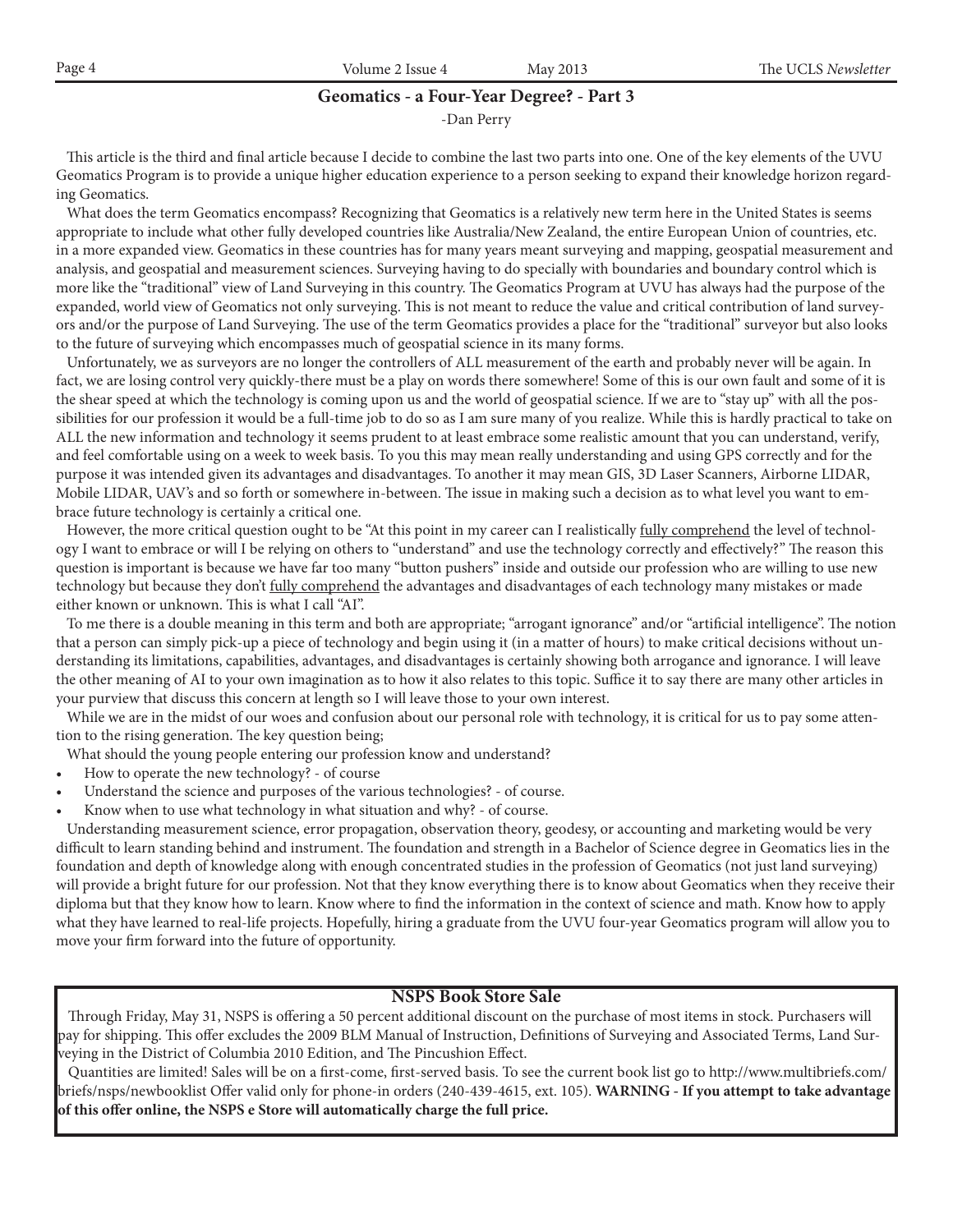The UCLS Legislative committee prepared and on April 13, 2013, the UCLS Executive Board approved the following document, concerning 17-23-17. It is in no way intended to change the current law - Rather, it addresses questions frequently asked about the meaning or intent of the existing code with common practices.

#### 17-23-17 CLARIFICATIONS Record of Survey (ROS)

#### **(2) (a) (i) each land surveyor making a boundary survey of lands within this state to establish or reestablish a boundary line or to obtain data for constructing a map or plat showing a boundary line shall file a map of the survey that meets the requirements of this section with the county surveyor or designated office within 90 days of the establishment or reestablishment of a boundary.**

A Record of Survey (ROS) is required whenever a land surveyor is making "a boundary survey of lands within the state to establish or reestablish a boundary line". The portion of the code that states "...or to obtain data for constructing a map or plat showing a boundary line" is secondary to the first statement. It is implied that the surveyor is, first and foremost, making a boundary determination. The act of obtaining data for constructing a map on its own does not trigger the requirement to complete a ROS.

A ROS is required whenever:

- The surveyor determines and delivers information representing a boundary location in plat or description form such that it may be relied upon by others to improve real property; or
- The surveyor sets any type of monument that represents the lines or angle points of a boundary right. Boundary determination is independent and not affected by payment from the client.

The time requirement to file the ROS "*within 90 days*" begins:

Whenever, after the examination of record, measured and parole evidence, the surveyor presents a map, description, or other document showing the location of the boundary in relationship to existing surveyed monuments and indications of ownership or whenever monuments are placed to identify or reference the location of a boundary on the ground.

Filing a ROS limits the surveyor's exposure to liability - 78B-2-226. An action against a surveyor for acts, errors, or omissions in the performance of a boundary survey filed pursuant to Section 17-23-17 shall be brought within five years of the date of the filing.

#### **(2) (b) The county surveyor or designated office shall file and index the map of the survey.**

The county surveyor or designated office is required to file and index these maps (collecting them in a pile or drawer in not sufficient). Maps are indexed by location. Therefore, the quarter section, township, range, and meridian shall be in the title block of the map. If the survey is located in the entire section or multiple sections then it is acceptable to only list the section or sections affected; all four of the quarters of a section are implied.

When a survey is located in a townsite or a subdivision the quarter section still needs to be determined and provided in the title block of the map (in addition to the lot and block references) to facilitate a common method of indexing all ROS maps.

Each ROS should be filed and indexed with, at a minimum, the following information;

- The file or index number,
- The name of the surveyor who signed and sealed the map and the company name,
- The name of the client as contained on the map,
- The quarter section or section in which any part of the survey resides,
- The date the map was filed, and
- The number of pages the map contains

#### **(3) (b) & (4) (b) (ii) the date of the survey;**

The date of the surveyor signs/seals the ROS satisfies this requirement.

#### **(3) (d) the distance and course of all lines traced or established, giving the basis of bearing and the distance and course to two or more section corners or quarter corners, including township and range, or to identified monuments within a recorded subdivision;**

Statute requires "the distance and course to two or more section corners or quarter corners...or to identified monuments in a recorded subdivision". The basis of bearings on a ROS is the starting place of the survey so that the other surveyors can retrace and "follow in the footsteps" of the surveyor. The intent of this requirement is to provide a minimum of two monuments that exist on the ground.

It is required that the basis of bearing be defined and described in the narrative of the ROS. The basis of bearing should also be identified and noted graphically along the line between two monuments where applicable.

Examples of Basis of Bearing in the narrative are as follows:

**ASSUMED** 

a. The Basis of Bearing for this survey is between two recovered monuments as depicted and described on this plat.

**REFERENCE** 

a. The Basis of Bearing for this survey is [N00°00'00E, 2640.00'] along section line between recovered monuments the E 1/4 corner and the NE corner of Section XX, TXXS, RXXE, SLM, [BLM Cadastral Survey Plat, County Plat].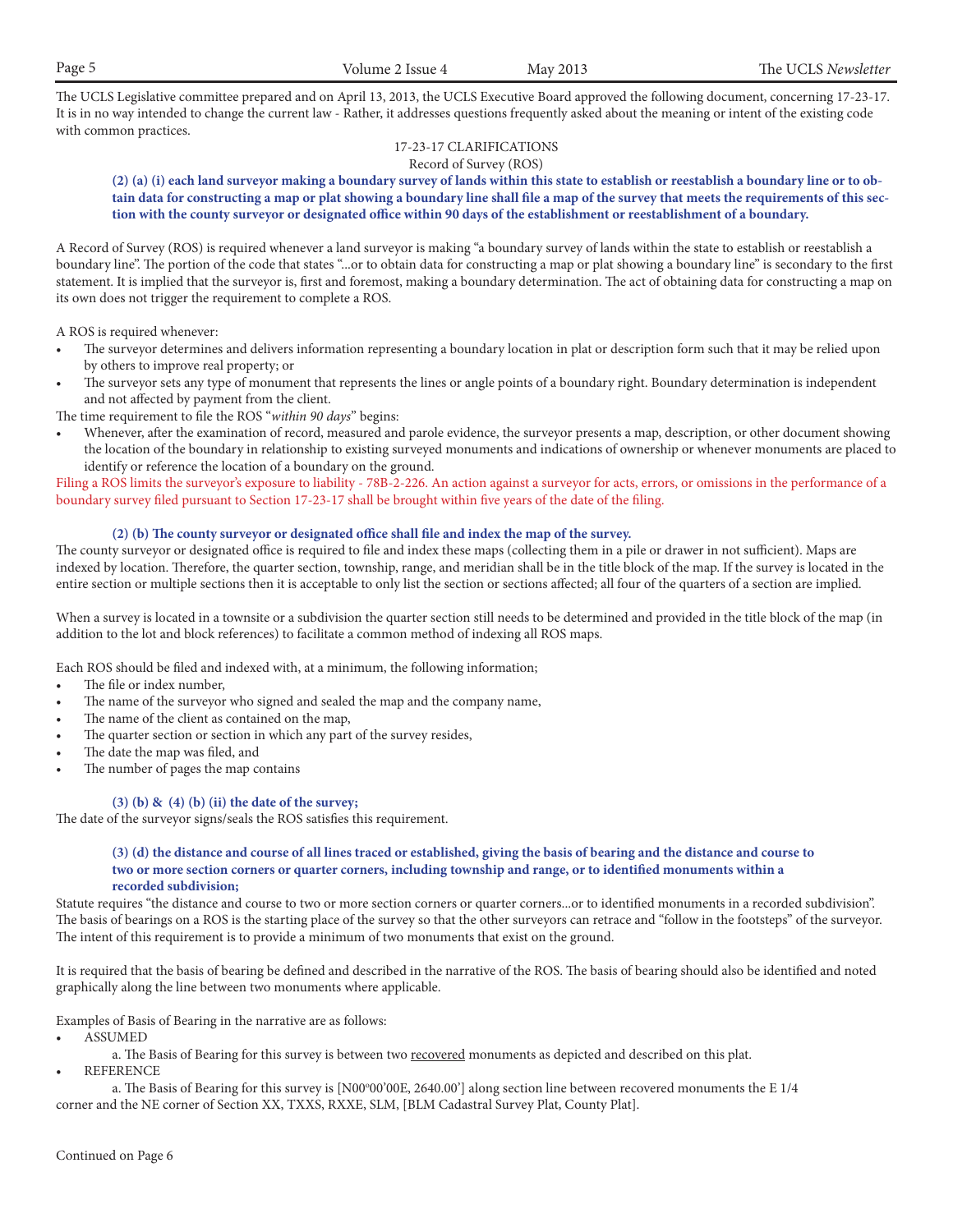| Page 6 | Volume 2<br>Issue 4 | May 2013 | The<br>Newsletter<br>$\sim$ UCL $_{\odot}$ . |
|--------|---------------------|----------|----------------------------------------------|
|        |                     |          |                                              |

b. The Basis of Bearing for this survey is the centerline of Surface Street between recovered monuments of ABC Ave and XYZ Ave. as shown of the <plat of record or deed>.

**GPS or STATE PLANE** 

a. The Basis of Bearing for this survey is Utah State Plane Coordinate System NAD83-(2011), [North Zone-4301, Central Zone-4302, South Zone-4303] [US Foot, International Foot, Meters] as determined by: [OPUS Observation, Occupation of NGS Control Station PID, or GPS Static Post-Processing from the following NGS HARN Stations] and is shown on this plat between recovered monuments 'X' and 'Y'.

MULTIPLE MONUMENTS (add to above statements for larger surveys)

a. Any of the lines between recovered monuments shown hereon may be used as a basis of bearing for future retracement surveys.

#### **(3) (f) a written boundary description of property surveyed;**

The intent of this requirement is for the surveyor to re-print the record legal description of the subject parcel citing the source (Deed book/page, Title Report, etc.). Additional descriptions may be provided for new boundaries established, such as:

- Boundary line agreements
- Easements
- Minor land divisions
- Overall boundary of combined parcels

"As-surveyed" descriptions should be avoided. "Record" vs. "Measured" calls along the measured lines is the recommended form of disclosure where differences are observed.

#### **(3) (h) a detailed description of monuments found and monuments set, indicated separately;**

A detailed description should include:

- Type (brass cap, aluminum cap, rebar/cap, iron pipe, nail, spindle, RR spike, stone, etc.)
- Marking (notches, grooves, blazed, pits, mounds, etc.)
- Stamping (BLM, GLO, License #, Company Name, Year, etc.)
- Condition (bent, illegible, etc.)
- Accepted/ not accepted
- Reference the corner file or tie sheet if available

**(7) (a) If, in the performance of a survey, a surveyor finds or makes any changes to the section corner or quarter-section corner or quarter-section corner, or their accessories; the surveyor shall complete and submit to the county surveyor or designated office a record of the changes made.**

#### **(b) The record shall be submitted within 45 days of the corner visits and shall include the surveyor's seal, business name, and address.**

It is required that if a surveyor finds or makes changes to section corner monuments "the surveyor shall complete and submit to the county surveyor or designated office a record of the changes made" within 45 days of the corner visit. This record may be delivered in any of the following forms:

- by identification on a filed ROS
- by email or letter explaining the findings
- by corner file record per 17-23-17.5 (required if changes or additions are made to the monuments or its accessories) LEGIBILITY

#### ROS maps are a public resource, their reproduction and use by the public needs to be considered. Copies and half size reductions should remain legible. It is recommended that:

- text size be a minimum of  $0.10$  of an inch  $(10$  point font) in height when at all possible,
- use of gray scale and color on plats remains visible on copies,
- text overlaps on other text, hatching, or lines should be avoided, and
- drafting standards which define line type, weight and scale should be employed.



NOTE: The due date for the UCLS scholarship application is June 1.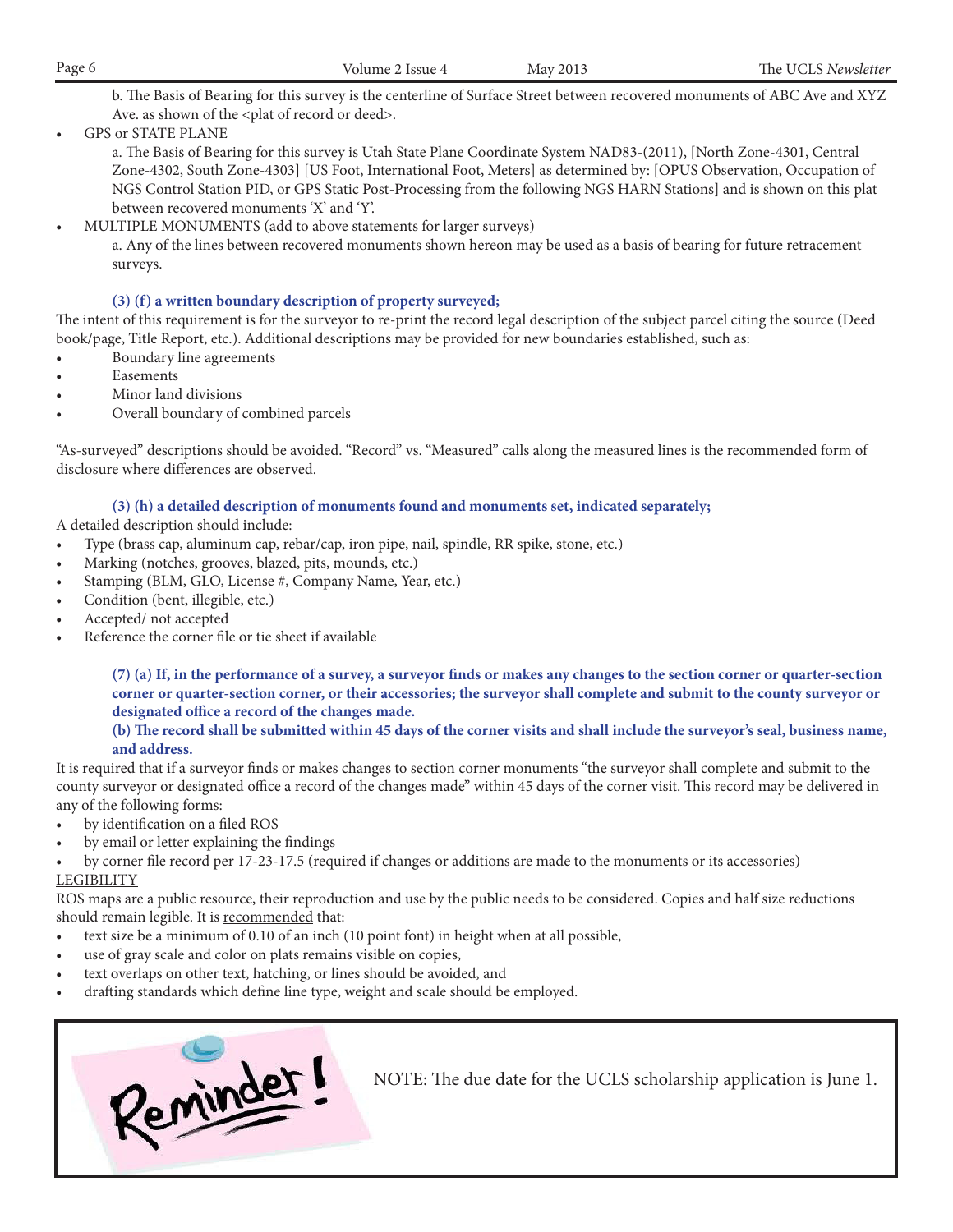## **GETTING TO KNOW OUR MEMBERS**

#### Name: **Rob Baker, PLS**

Residing in Salt Lake City, UT

My spouse is Nancy Sue and I am a parent of 2 children.

My hobbies and interests include golf, music, novels, and deep frying turkeys and anything else that might taste good.

When I retire, I want to live a simple, quiet life, travel a bit, and discover new cuisine.

I have been a member of the Utah Council of Land Surveyors since 1989 and wish they would address more hard core boundary issues (applicable to local situations) and also consider having a golf tournaments again

My current employer is Stanley Consultant's Inc.

My title is Senior Land Surveyor and I am responsible for providing boundary and right-of -way services for government and quasi-government entities, as well as private clients.

I have been employed by this company since January, 2008 but have been involved in the surveying profession since 1979.

I became a surveyor because I raised my hand when the surveyor in Wyoming asked the drill crew who wanted to work with the survey crew that day. Turned out to be a good move.

During the past few years, for me, the economy has had the greatest impact on the surveying profession, and during the next several years, I believe continued technological advances will have the most influence on the future.

In my opinion, the future of surveying will mean more automation and confusing software but thankfully there will always be those wonderful, difficult, head-scratching boundary problems.

#### Name: **Dennis L. Bailey**

Residing at: Holladay, Utah

My spouse is Christine and I am a parent of 2 children.

My hobbies and/or interests include Gardening, hiking, mountain biking, mining properties, and the transportation industry.

When I retire, I want to semi-retire, set up a greenhouse and keep active

I have been a member of the Utah Council of Land Surveyors since 1990's and wish they would be able to draw in more surveyors and others into the organization.

My current employer is Utah Surveys

My position or title is Owner and I am responsible for almost everything.

I have been employed by this company since 1993 but have been involved in the surveying profession since 1971.

I became a surveyor because I really enjoy the work, the combination of field and office.

During the past 20 years, technology has had the greatest impact on the surveying profession. However, I believe the economy will have the most influence on its future.

In my opinion, the future of surveying is the good people that are in the profession not for the glory, fame or monetary rewards (what?) but because they like what they do.

# UCLS 2013 FALL FORUM



The UCLS Convention Committee is pleased to announce the location and date for the UCLS Annual Fall Forum for 2013 which will be held at the Salt Lake Community College, 4600 South Redwood Road Campus, Salt Lake City, Utah on Friday September 27, 2013.

Save the date now, as we will be continuing our longstanding tradition for providing excellent speakers and topics to help our students, upcoming professionals, field crews and licensed professionals. remember the date and look for more information in the weeks and months ahead.





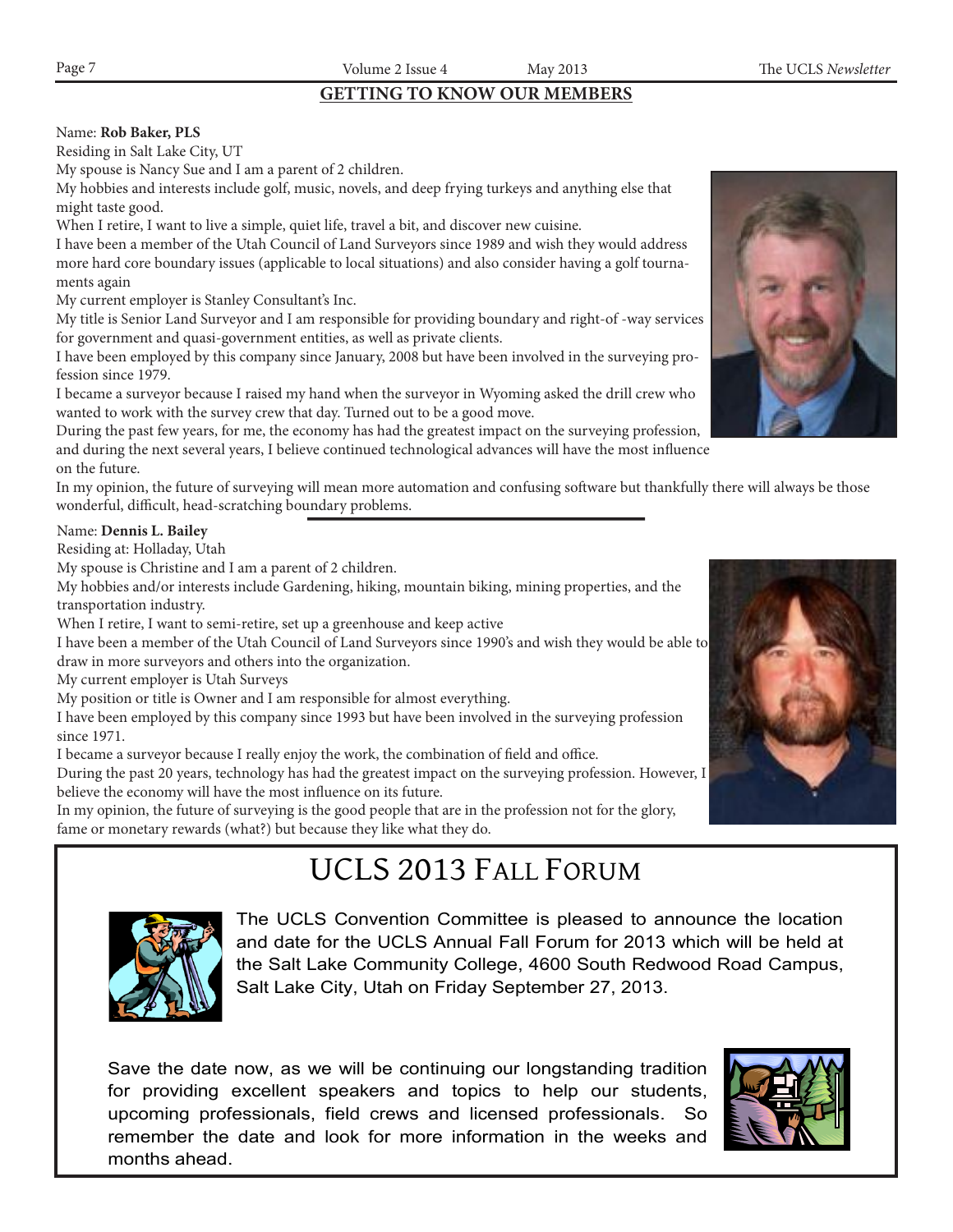Victor O. Schinnerer & Company, Inc. Two Wisconsin Circle ChevyChase, MD 20815 301/961-9800 - Phone 301/951-5444 - fax www.Schinnerer.com

#### **Ask Vic Column April 2013**

**Q.** Just recently a former client asked for records from a project I had completed 20 years ago. In that particular case I was able to retrieve the information. From a practice management standpoint, what types of records should I keep and for how long?

#### **Documentation**

 Too often, surveyors fail to appreciate the importance of having an established practice of documenting the normal course of a project. Most defense attorneys agree that the availability of project records greatly increases the ability to successfully defend claims.

 The credibility of a set of records is enhanced when it can be shown that such records are prepared as a usual practice, and not just under emergency conditions. In creating a record for a project, the following points are important.

- $\Box$  Be proactive. Establish documentation efforts according to the characteristics of the project and client.
- □ Be systematic. Establish and enforce predetermined procedures.
- Be contemporaneous. Document circumstances and events as they occur.

Be objective. State only facts, and avoid speculation. Avoid opinions or conclusions as to the cause of a problem or incident. Records generated in the regular course of business at or near the time of an act, condition, or event are often admissible as evidence of what happened during the course of a project. This is the case even when those who participated cannot (or will not) remember, cannot be found, or have died. Since these records are admissible, they should be retained with the understanding that they may be discovered and used as evidence in future litigation.

 Written memos to clients and project files are not the only way to document developments and decisions. While technology can help make documentation less burdensome, the increased use of email and cell phones presents new challenges for the documentation process. Systems must be put in place to control the nature of project related email and to properly preserve this type of project record. Cell phone use should also be addressed in a records retention policy. The documentation of conversations must be a basic part of project record keeping.

#### **Records Retention**

Managing information does not mean saving everything. Systems must be efficient and procedures clear and simple so that the records retention process does not interfere with the daily administrative functions of the office. An effective records retention policy should be in writing and should:

- $\Box$  Identify records by category;
- $\Box$  Describe the length of time for retention;
- Π, Designate the method of storage and destruction; and
- Establish a protocol for determining if documents not easily categorized should be retained or purged.

 There are no absolute answers to the questions of what documents need to be preserved and for how long. Firms need a well thoughtout policy that addresses both their business needs and any applicable legal requirements. In addition, firms need to develop a timetable for when specific types of documents should be destroyed. It is essential that the destruction system is based on a logical methodology and that firms keep to this schedule.

 From a professional liability standpoint, it is suggested that records be retained for at least the period of the applicable statue of repose, which is the statutory time limit a surveyor can be sued. Keeping project records for one year past the longest applicable statute of repose is prudent. Other factors that affect the decision to retain or dispose of records include contractual obligations and the record retention capabilities and expectations of individual clients.

 Government projects may include detailed record keeping obligations, and various federal, state, and local agencies have established rules, regulations, orders, advisory opinions, and administrative decisions that govern record keeping. Check with your local legal counsel for the applicable period in your jurisdiction. In addition, you may be committed by contract to retain project records for the client's benefit beyond the established legal time frame.

 *Do you have a question regarding an insurance or practice management issue? Email your question to AskVic@Schinnerer.com and look for your answer in a future issue of NSPS News and Views. Victor O. Schinnerer & Company, Inc., is the underwriting manager for the CNA professional liability program, and has longstanding relationship with NSPS.*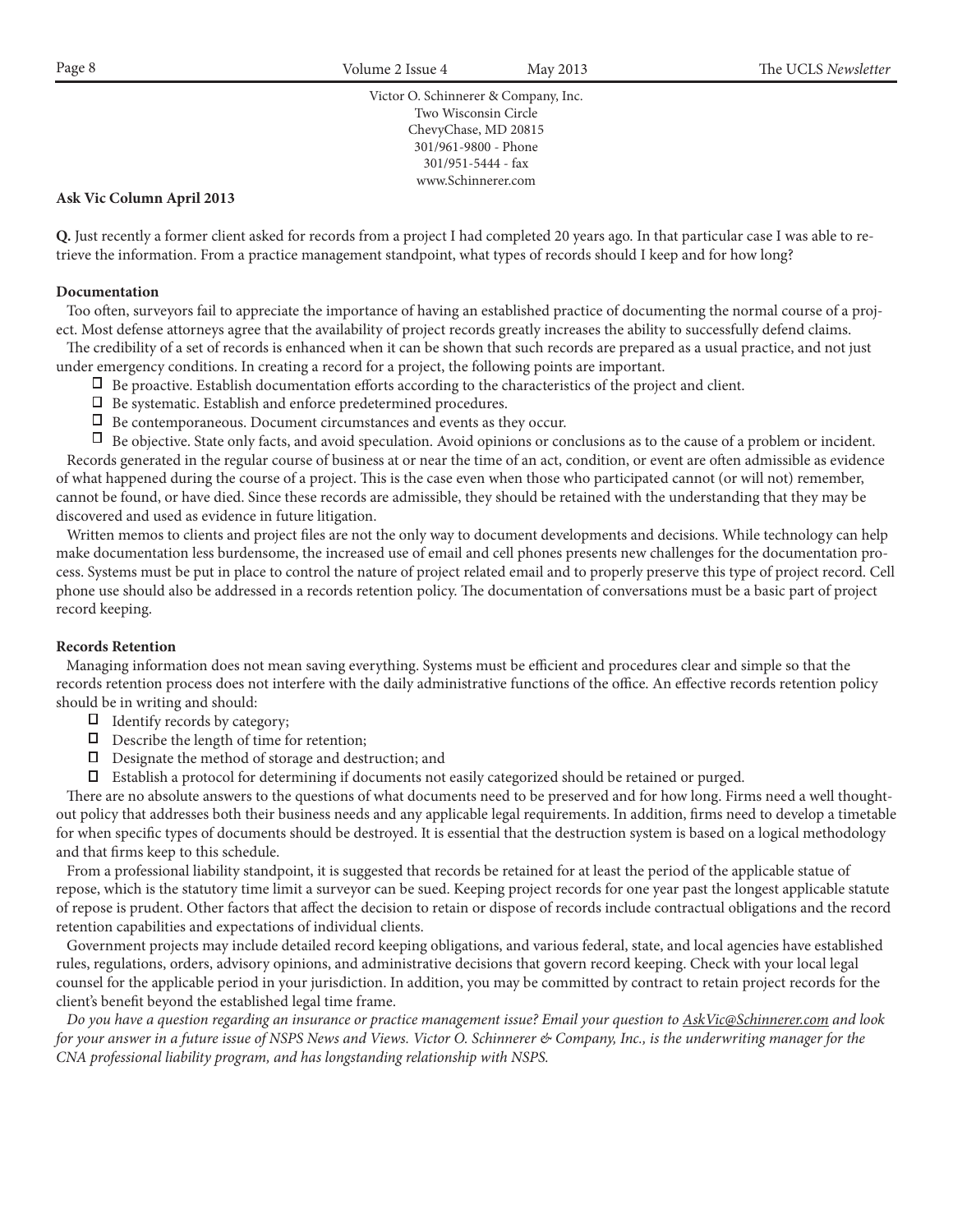## **Salt Lake Chapter**

#### -David Mortensen

 Over the past few months we have enjoyed hearing about new online opportunities with both UDOT Region 2 presented by Randy Smith and the Salt Lake County Recorder from Rick Baker. We have moved away from our usual venue and have tried two new places to have our luncheons. We have seen and heard mixed reviews of the venues and would love to hear your thoughts on this matter. In May we are still looking for a topic, but will be meeting at Madeline's Steakhouse in Sandy just off State Street by the Super Target. For the summer we have some big plans. In July we will be hearing from Matthew Jensen with Smith Hartvigson in which he will present on Water Rights and how it relates to a Surveyor from a lawyers point of view. In August we will be having a BBQ that we would love to see you and your families at (details still pending). It was great to have such a good turn out and would love to see you all again in the near future. If you have any thoughts on topics and or locations where you would like to meet, please send me an email at davidmortensen@clcassoc.com

#### **Chapter Reports Committee Reports**

#### **Historical Committee**

-Greg Hansen

 The UCLS Historical Committee is working to establish "The History of the UCLS".

 We are asking all UCLS members help and participation in putting together the History of the UCLS by submitting their biographies and photos. More importantly however, we need to track down biographies, obituaries, photos, documents and other information pertaining to our mentors, employers, and past surveyors throughout the state.

 There is a UCLS questionnaire form that can be downloaded off of the UCLS website and was also included in the November Foresight publication. Members can also send any information to anyone of the following: Greg Hansen (Hansen and Assoc. -Brigham City 435-723-3491 gregh@ haies.net)

Dan Perry (UVU Associate Professor - Provo 801-863-8525 perrydl@ uvu.edu)

Jerry Fletcher (Salt Lake City if\_caddman@yahoo.com)

**Testing Committee** - Darryl Fenn

 To-date, no activity has occurred on the testing committee. However, contacts have been made with DOPL in regards to contact information with the testing agency hired by the state.



Our only response to April's where/what is it, came from Lynn Curt, who correctly identified the image as the Salt Lake Southeast Base Line monument located in the fields of West Bountiful

The Salt Lake Baseline was measured by an apparatus, usually rods or bars 2-6 meters in length, encased in tubes ingeniously designed to resolve the problem of thermal expansion through compensating principles. The last of these apparatus and the most accurate, a duplex bar set was designed by Assistant William Eimbeck and used by him to measure the SALT LAKE base in 1897.The Transcontinental Triangulation was authorized by Congress in 1871 to measure a coast-tocoast arc along the 39th parallel. The work took nearly three decades, and resulted in the first accurate measure of the continent's width. The triangulation consisted of 10 base line surveys and 11 separate triangulation series connected to the baselines. The accuracy of the work

was such that the total computed length of the 39th parallel arc over 4,224 kilometers and was believed to be accurate to within 26 meters.

The surveyors sometimes endured severe hardships to accomplish their mission. In the mountains of the west the stations were often located on the highest peaks and the teams endured high winds, extreme cold, and dangerous lightning. It was necessary to transport delicate equipment over roadless territory, and then build trails up the sides of the mountains before the equipment could be mounted. The total number of stations included in the network was 350.